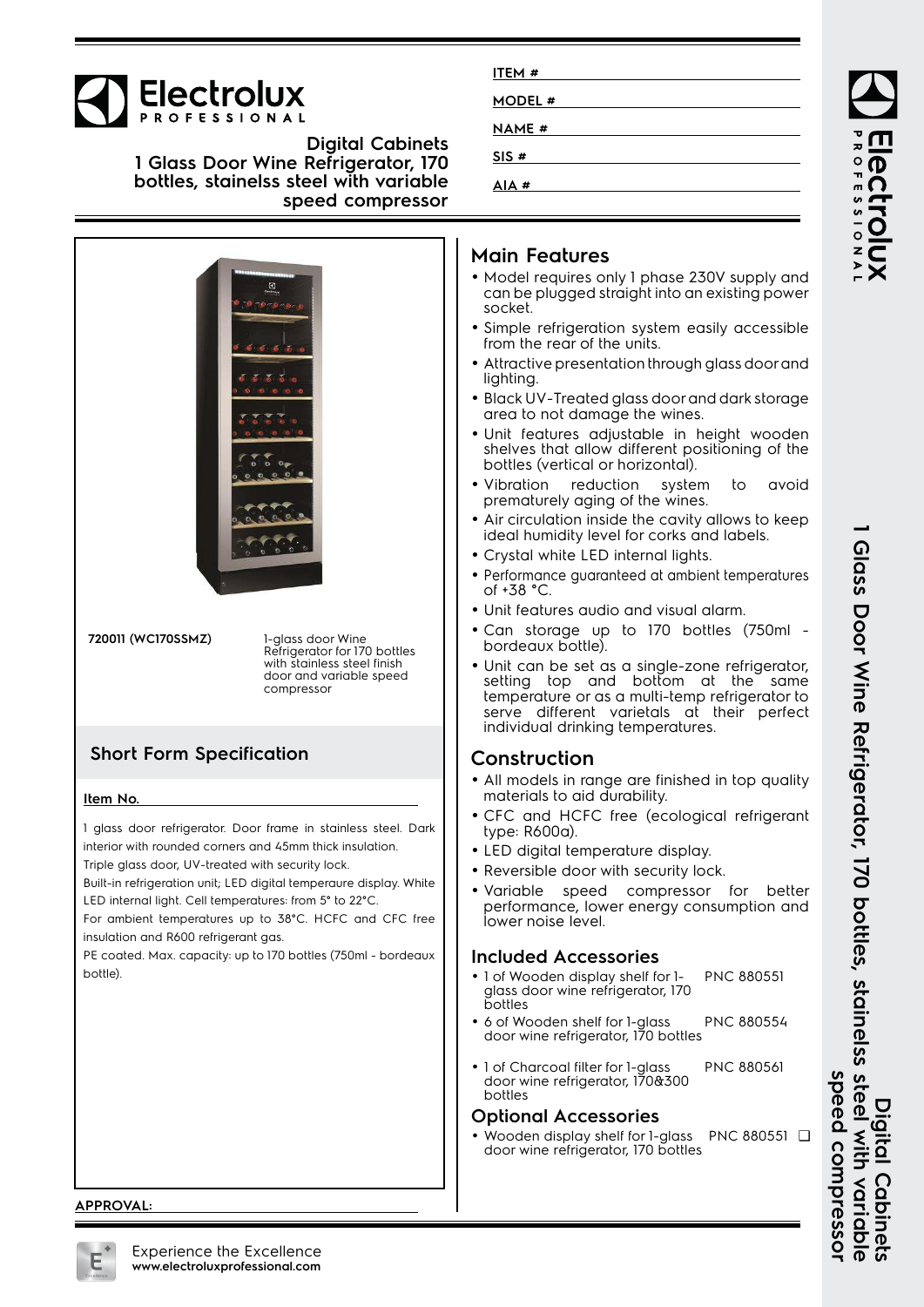

refrigerator, 170&300 bottles

| • Wooden shelf for 1-glass door wine<br>refrigerator, 170 bottles | PNC 880554        |  |
|-------------------------------------------------------------------|-------------------|--|
| • Charcoal filter for 1-glass door wine                           | <b>PNC 880561</b> |  |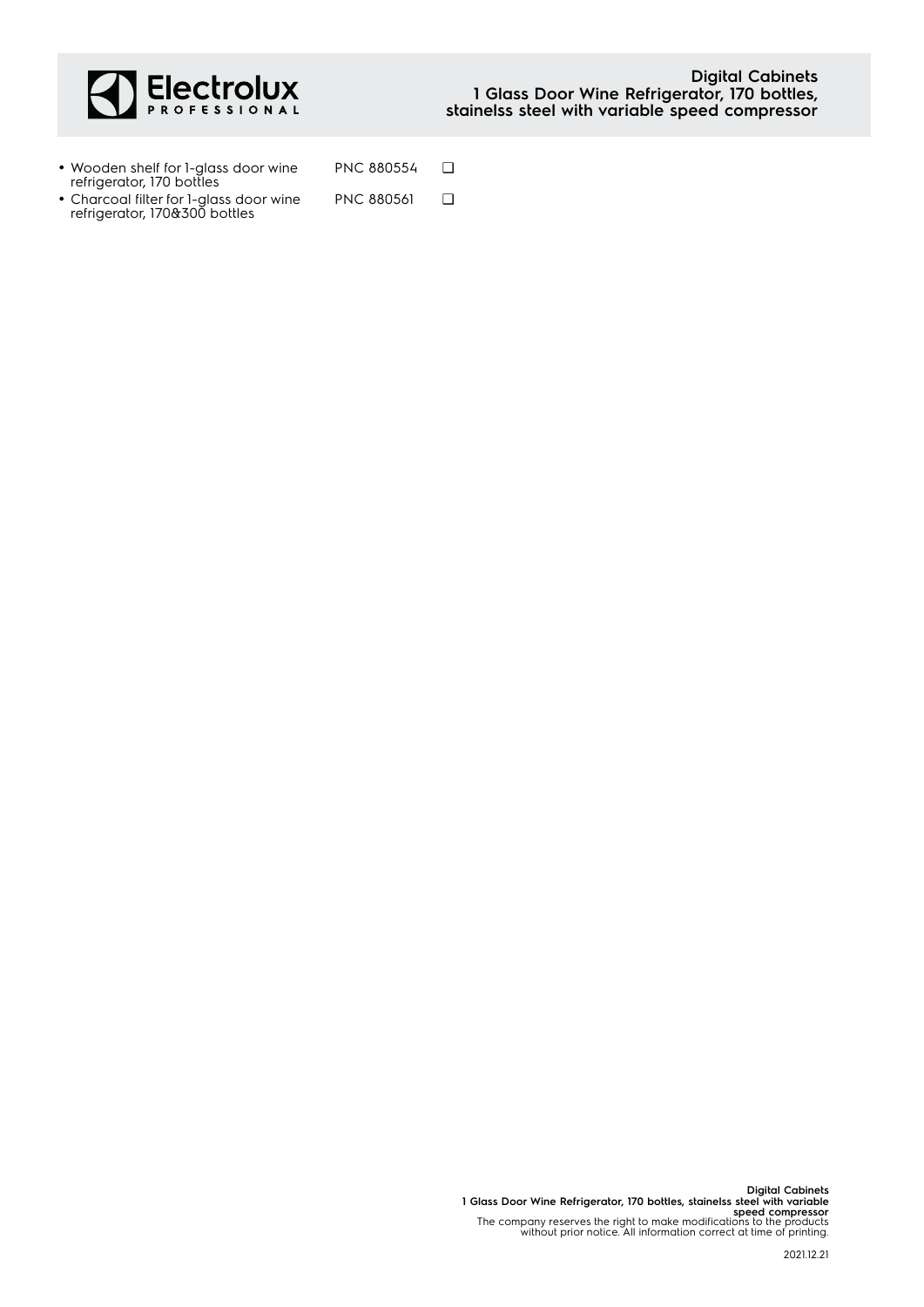

## **Digital Cabinets 1 Glass Door Wine Refrigerator, 170 bottles, stainelss steel with variable speed compressor**

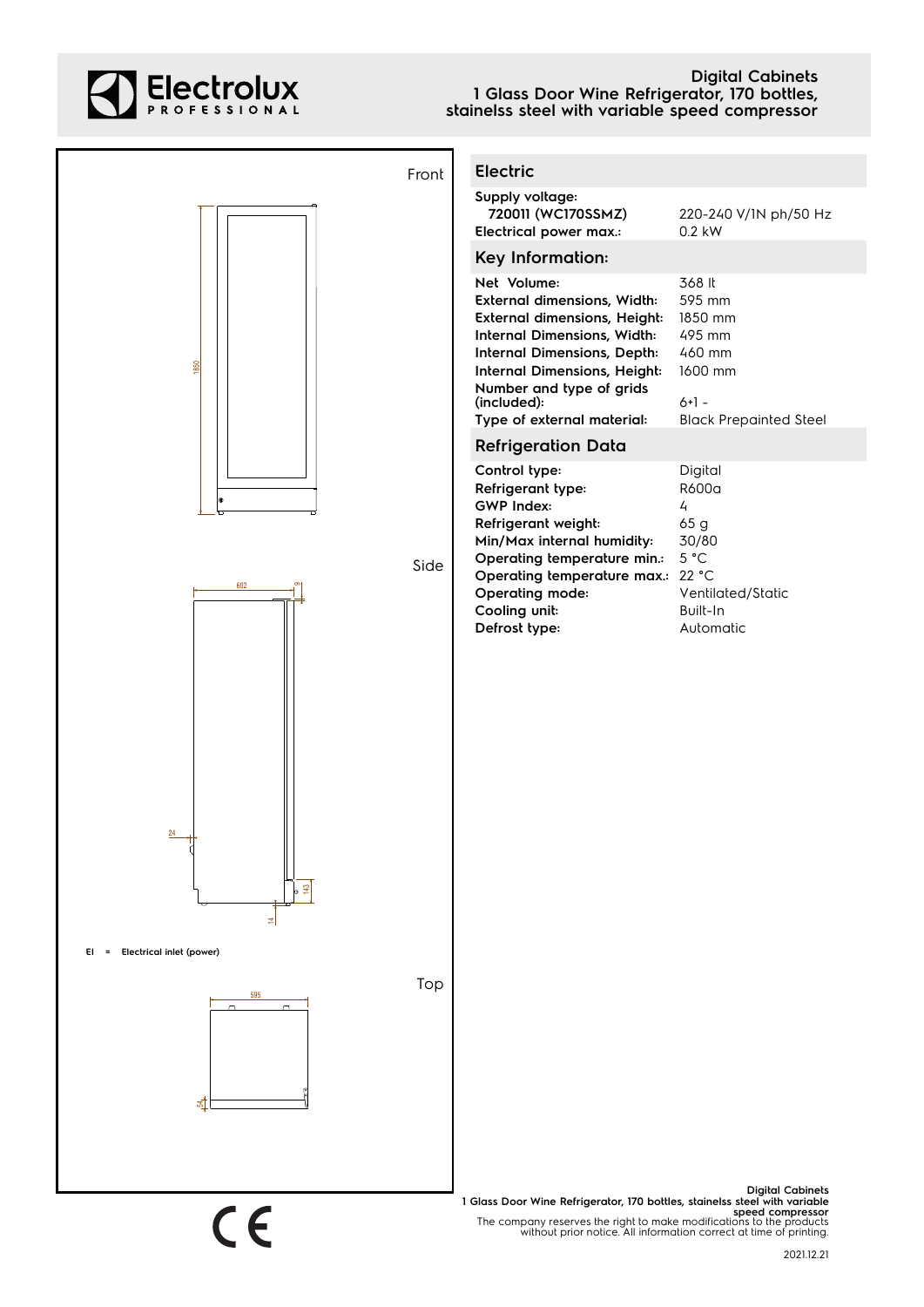## **Digital Cabinets 1 Glass Door Wine Refrigerator, 170 bottles, stainelss steel with variable speed compressor**



The European energy labelling scheme for professional refrigerators and freezers is based on requirements setting Minimum Energy Performance standards for commercial refrigeration cabinets sold within the EU. These requirements are designed to drive energy efficiency and environmentally friendly approach for professionals. The European energy labelling scheme will apply to all manufacturers and importers who sell and market products within the EU and it is mandatory across Europe. Important: all products which consume energy above the minimum level will not be able to be sold within the EU from 1 July 2016.

SI 2020 No. 1528.

Important: all products which consume energy above the minimum level will not be able to be sold within the EU from 1 July 2016.









2019/2016